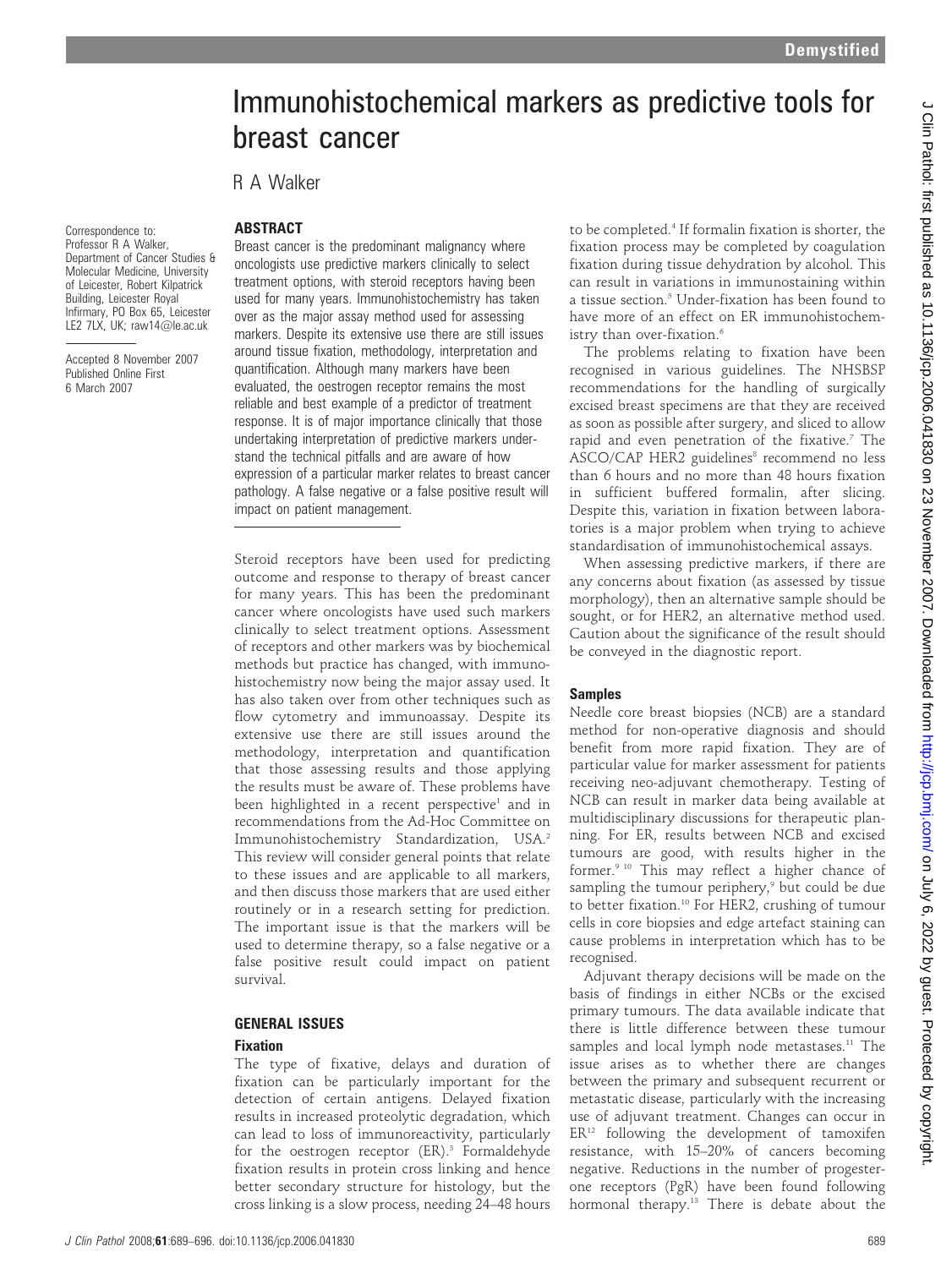frequency of differences in HER2 status between primary tumours and distant metastases, since studies are based on small numbers of cases.<sup>11 14</sup> A recent report, in which 7.6% of cases were discordant, suggests that discrepancies relate to interpretational difficulties, heterogeneity and borderline amplification in the primary.15 If there are such issues about the results for the primary tumour, it is appropriate to retest distant metastases/recurrent disease if tissue samples are available.

## **Sections**

There is stability of proteins in wax blocks, so cases can be analysed after a long period of storage. However, there is evidence of deterioration of protein reactivity once paraffin sections have been cut,<sup>16 17</sup> which is a particular problem for nuclear antigens. For HER2, a time period of no more than 6 weeks between sectioning and staining has been recommended.<sup>8</sup>

## Which antibody?

There is a wealth of antibodies commercially available that are directed against the common tumour markers. It is important that those undertaking marker interpretation understand the differences in specificity and sensitivity. How to select the best antibody for a specific antigen is complex, but is aided by comparisons with a ''gold standard'' and by the use of external quality assurance data such as that available from the UK National External Quality Scheme (NEQAS).

For ER, two monoclonal antibodies have been used widely, 1D5 and 6F11. Comparison between the two<sup>18</sup> has found an overall high concordance rate, but with 6F11 giving stronger, cleaner staining. Results from UK NEQAS confirm that 6F11 has an overall more satisfactory performance.<sup>19</sup> A new ER rabbit monoclonal antibody, SP1, has been introduced and has been found to give favourable results; however, it was compared with  $1D5<sup>20</sup>$  not 6F11, so it is difficult to conclude that it represents a new standard for ER assessment without further evaluation.<sup>21</sup> In order to improve standardisation of methodology, PharmDx (Dako) has introduced kits for ER and PgR which have to be used with the Dako autoimmunostainer; that for ER has a cocktail of two monoclonal antibodies including 1D5. Laboratories have to be aware that new antibodies introduced may not be specific; the PgR rabbit monoclonal SP2 was found by UK NEQAS to give false positive results, which may partly have been due to it having been developed for use without antigen retrieval (K Miller, personal communication).

Press et  $al^{22}$  showed wide variations in both sensitivity and specificity between 38 HER2 antibodies, using HER2 gene amplification status as the ''gold standard''. Recent UK NEQAS results confirm that when using cell lines of known HER2 gene amplification status, acceptable staining is achieved at a higher level with HercepTest kits rather than clone CB11 monoclonal antibody.<sup>23</sup>

It is important to understand that the affinities of different antibodies to the same protein can differ and so influence detection. This is evident for p53<sup>24 25</sup> and could potentially make its clinical utility difficult.<sup>26</sup>

## **Methods**

Most proteins in fixed tissue require some form of antigen retrieval. There are some antigens where enzymatic treatment is preferable,<sup>27</sup> but most protocols relate to heating in a buffer, by pressure cooking, microwaving or water bath. Inter-laboratory comparisons have shown that insufficient antigen retrieval is a

major contributory factor causing variations in extent of staining of test sections.28–30 Microwave antigen retrieval caused greater problems.28 Low level expressing cancers can be assessed as negative, which for ER could have an impact on patient management. Excess antigen retrieval can cause problems in the interpretation of HER2 immunostaining<sup>23</sup> and could result in over-calling. The buffer used for antigen retrieval can also influence results. Tris-EDTA ( $pH$  8.9) $31$  or borate buffer (pH 8.0)<sup>32</sup> can give better results than citrate buffer (pH  $6.0$ ) for the ER clone 6F11, so if laboratories are experiencing problems with detection of ER in some or all cases when using the UK recommended method, $\bar{z}$  it is worthwhile trying these alternative buffers.

Other methodological variables that could affect sensitivity include antibody dilutions and incubations and secondary detection systems. In one analysis of HER2, using automated quantitative analysis and varying dilutions of HER2 antibody, the concentration of the latter affected the apparent relationship between biomarker expression and outcome.33 This did not apply to ER. The use of automated immunohistochemical systems should overcome technical variability but will not compensate for commercial kit variability.

## **Assessment**

This will be discussed in relation to the specific markers, since systems vary. Problems common to all are: there are no external quality assurance schemes for assessing the ability of those undertaking evaluation of immunohistochemistry; the assessment schemes often include intensity as well as extent, but unless there are good controls (e.g. range of ER staining) and each run is compared to the results for controls, evaluation will be variable; defining what is a cut-off, since these vary between different studies, so what is positive and what is negative can vary for the same antigen. These issues and more have been recognised for some time. In 1997 the EORTC–GCCG issued a consensus report on a scoring system for immunohistochemical staining which considered staining patterns, area of assessment, counting methods and defining cut-off values.<sup>34</sup> The need for quality assurance schemes is highlighted by a study in Germany of 172 pathologists, where 24% of ER interpretation resulted in a false negative assessment.<sup>35</sup>

## Automated analysis

Interpretation of immunohistochemistry is usually done manually and is, therefore, dependent on the experience and ability of the interpreter. Computerised image analysis systems have been used since the late 1980s and were shown to provide a more accurate means of quantification of ER.<sup>36 37</sup> However, cost and technical issues restricted their use. Image analysis systems require a linear relationship between the amount of antigen and the staining intensity detected; if diaminobenzidine is used as the chromagen, this relationship only occurs at low levels of staining intensity.38 Recent approaches have used antibodyconjugated fluorophores and fluorescent microscopy systems, for example AQUA<sup>33 39</sup> or in-house systems,<sup>40</sup> but the protocols are complex and not suitable for a diagnostic service. There have been reports that assessment of HER2 immunohistochemistry by image analysis such as ACIS (ChromaVision) improves accuracy and reproducibility, but this still requires an operator to select regions to be quantified on the scanned slide.<sup>41 42</sup> Further systems have been developed, e.g. ARIOL and APERIO, but all are expensive and currently are more suited for assessment of immunohistochemistry in a research setting.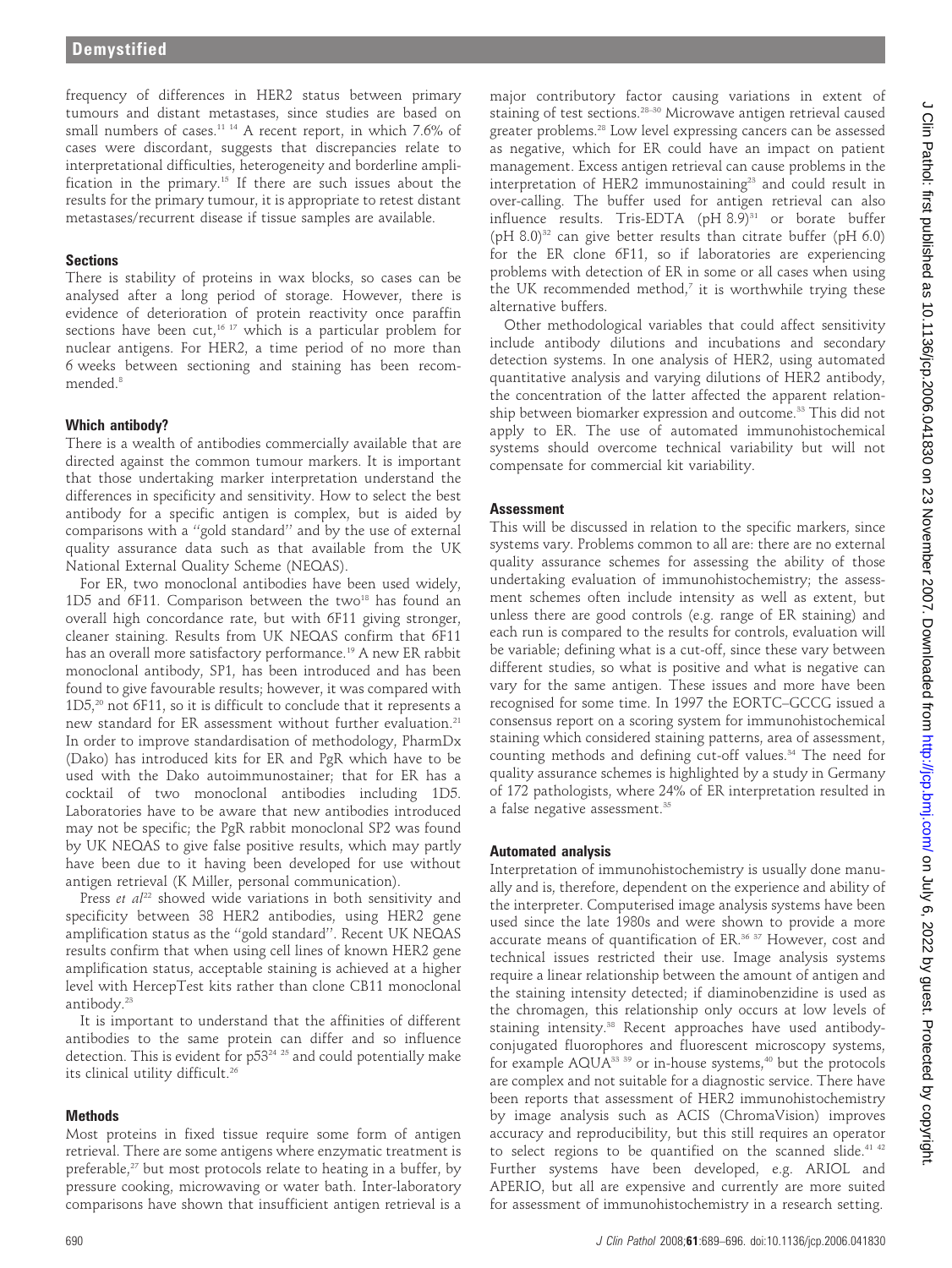## OESTROGEN AND PROGESTERONE RECEPTORS

The oestrogen receptor was first identified in the 1960s. The analyses of oestrogen and progesterone receptor in breast cancers<sup>43 44</sup> quickly provided the evidence that they could aid the identification of those cancers that were more likely to respond to endocrine treatment. The assays were dependent on the homogenisation of frozen tumour tissue with the preparation of a cytosol for subsequent ligand binding. The most widely used method was the dextran-coated charcoal assay (DCC), with results being expressed as fmol/mg cytosol protein, i.e. the receptors could be quantified. Response data showed that not only was the presence of ER important, but also the amount in aiding prediction. The presence of PgR, which is induced by oestrogen, is also a predictor of response. The DCC assay had the advantage of providing a quantifiable level of receptor, but it required fresh tissue and the level of receptor could be influenced by the presence of large amounts of normal breast and/or stroma. Such factors led the drive for histological based methods and the development of monoclonal antibodies to ER and PgR that could be used in fixed tissue and applied routinely. For the methods to be clinically valuable they have to have the same predictive power as the original biochemical assay.

Studies from large centres have shown that immunohistochemistry for ER is more sensitive than DCC for cancers from premenopausal women, $45$  and immunohistochemistry for ER $46$   $47$ and PgR<sup>47</sup> has a high sensitivity and specificity in comparison to biochemical determination. All stress the importance of rigorous quality control of methodology. ER immunohistochemistry gave superior results to the biochemical assay in relation to type and duration of response of metastatic breast cancer to first line tamoxifen treatment.<sup>48</sup> Harvey et  $al^{49}$  found ER immunohistochemistry to be superior to the ligand binding assay for predicting response to adjuvant endocrine therapy, even though the samples tested had been frozen for the biochemical assay years before and had only been fixed and processed to allow biochemical comparison. A similar approach was used by Cheang et  $d^{20}$  who found lower positive rates with immunohistochemistry to DCC and poorer prediction of response, but did acknowledge the problems caused by freezing prior to fixation. The International Breast Cancer Study Group has recently re-evaluated cancers entered into two trials of adjuvant endocrine therapy.<sup>50</sup> These were originally tested for ER by ligand binding assay; standard fixed tissue was assessed for ER and PgR by immunohistochemistry in a central laboratory. There was good concordance between assays with similar outcomes, but for premenopausal patients immunohistochemical PgR could predict response, unlike the biochemical assay.

Overall, there is good data to show that immunohistochemical determination of ER and PgR can be of similar predictive value for response to endocrine therapy as the original biochemical assays, but optimal fixation and a high standard of quality assurance is needed.

## Assessment

As already discussed there are several issues around assessment of immunohistochemistry. The biochemical assays for ER and PgR are quantifiable, being expressed as fmol/mg cytosol protein. Various methods have been and are used for scoring ER and PgR. The H score<sup>51 52</sup> involves assessment of the percentage of cells stained as weak, moderate or strong, which are summated to give an overall maximum score of 300. The original authors suggested a cut-off point of 100 to distinguish positive and negative.52 The Nottingham group chose an

arbitrary score of  $< 50$  as negative in early studies,<sup>53</sup> but subsequently have used a cut-off of 20, based on the point of the trough in staining.<sup>54</sup> The quick score<sup>55</sup> is based on the percentage range of cells staining from 1 to 4 and overall intensity as 1 to 3, which are then added to give a maximum of 7. This has generally now been replaced by the Allred score,<sup>49</sup> which has expanded the lower end of the percentage of cells staining, giving a range of 1 to 5 and a maximum of 8. ER positive is defined as score  $>2$ . Other systems include assessment of percentage of positive cells, irrespective of intensity, with any staining considered positive.<sup>50</sup>

There are other critical factors in assessment which relate to interpretation. Each assay should include a control comprising a high staining tumour, a low–moderate staining tumour and a negative case, and assessment of test cases, particularly for intensity, should be in relation to this. ER and PgR are present in normal breast and form a useful internal positive control. If there is no staining, problems with the assay are indicated, but the age of the patient should be taken into consideration since levels in young premenopausal women can be very low.<sup>56</sup> The frequency of positivity is higher in grade I invasive cancers and screen detected cancers, $57$  so if there is no or low level staining, repeat assay should be undertaken. In assessing ER and PgR staining, only invasive carcinoma and nuclear reactivity are considered. Cytoplasmic staining can be due to excess antigen retrieval, and can also be seen in apocrine differentiation, although such cells express androgen receptors rather than ER.

Although there have been many publications about ER immunohistochemistry, there is still debate about quantification and what is required clinically. Fisher et  $a^{f58}$  compared various methods of scoring ER and PgR, involving percentage ranges and intensity, both summated and as a product, and concluded that the ''any-or-none'' method was just as good at prediction, and simpler. However, Barnes et al,<sup>47</sup> in a very thorough comparison of scoring methods, showed that there was a correlation between greater extent of staining and likelihood of favourable response. In neoadjuvant endocrine treatment the Allred score has been of value in identifying those cases more likely to respond.<sup>59</sup> The BIG 1-98 trial of adjuvant endocrine therapy in postmenopausal women identified differences in outcome between those cases that were ER negative and had 1–9% of positive cells and those with  $\geq 10\%$  positive cells, indicating the importance of detecting low levels of receptor.<sup>60</sup> Schnitt, in a "Comments and Controversies",<sup>61</sup> has highlighted that variation in pre-analytical factors and assays will affect attempts to standardise quantification of ER by immunohistochemistry, but has also suggested that the highly sensitive antibodies and detection systems cannot identify differences in amounts in the higher staining tumours. Rimm et  $aI^{39}$  62 have questioned whether this is due to the technique or interpretation, and consider that image analysis systems can give better quantitative discrimination. From a clinical perspective, having sensitive techniques that can detect low levels of ER is important. The Allred score concentrates on this low end, is easy to use and is recommended by the author.

Those undertaking interpretation of ER and PgR should be aware of all of these many factors. Table 1 gives recommendations for staining and assessment.

## HER2

The clinical importance of amplification of human epidermal growth factor receptor 2 (HER2) (also knows as HER-2/neu/ c-erb B2) in breast cancer was recognised in 1987. $63$  Numerous subsequent studies found that either HER2 gene amplification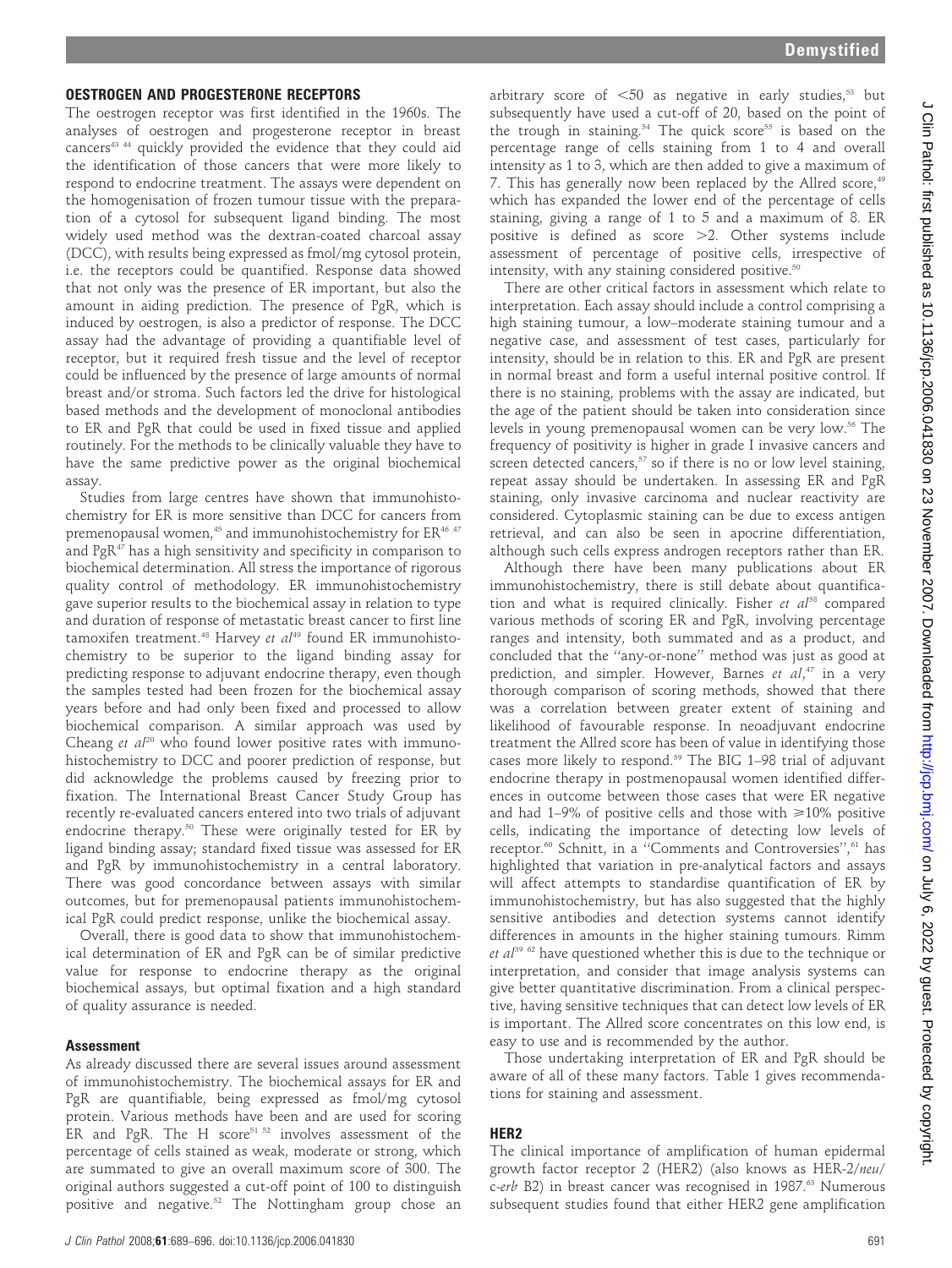|            | <b>Critical factors</b>                                                                             |  |  |
|------------|-----------------------------------------------------------------------------------------------------|--|--|
| Staining   | Optimal fixation                                                                                    |  |  |
|            | Antigen retrieval—citrate pH 6.0, but test higher pH buffers if suboptimal staining                 |  |  |
|            | Antibody validated against biochemical assay                                                        |  |  |
|            | Positive control with range of staining; choose test tissue with normal breast included if possible |  |  |
|            | Quality assurance, internal and external                                                            |  |  |
| Assessment | Nuclear staining only; cytoplasmic staining may be due to excess antigen retrieval                  |  |  |
|            | Only invasive cancer assessed                                                                       |  |  |
|            | Strong relationship with grade, so if grade I low/negative repeat                                   |  |  |
|            | Use a recognised scoring system. Allred score easy to use and identifies low positive cases         |  |  |

Recommendations for staining and assessment of ER and PgR

or protein expression predicted for poor prognosis.<sup>64</sup> Following the development of a humanised monoclonal antibody against HER2 (trastuzumab), the reasons for establishing the HER2 status of breast cancers changed, since it is a prerequisite for trastuzumab's clinical use. Trastuzumab was originally licensed for the treatment of patients with metastatic disease who had HER2 positive cancers.<sup>65</sup> More recently several prospective randomised trials have shown that adjuvant trastuzumab reduces the risk of recurrence and mortality in patients with HER2 positive early stage breast cancer.<sup>66-69</sup> This resulted in it being licensed for adjuvant use and being endorsed by the UK National Institute for Clinical Excellence (NICE).<sup>70</sup>

The principal testing methods used are immunohistochemistry and/or in situ hybridisation using either fluorescence (FISH) or a chromogen.71–76 In comparison to ER data on response, information is limited as to whether HER2 overexpression as detected by immunohistochemistry or HER2 gene amplification as detected by FISH is a better predictor. Data from the metastatic setting suggests that there is a higher overall response in patients with HER2 FISH positive than FISH negative cancers, but the overall response rate of the patients (all with HER2 positive breast cancers) to single agent trastuzumab was around 35 percent.<sup>77</sup> 78 There are insufficient data comparing immunohistochemistry and FISH in prediction of response to adjuvant trastuzumab. Comparisons of local and central testing of cases entered into two of the adjuvant trials has shown that there are discordances,<sup>79 80</sup> although concordance was better for FISH than for immunohistochemistry. Data presented at the American Society in Clinical Oncology in 2007 raised issues about the reliability of testing. In the NSABP B-31 trial, retesting of cancers centrally resulted in 9.7% being reassessed as negative; however, some of these patients had benefited from trastuzumab.<sup>81</sup> The main message from this rather confusing data is that for each testing laboratory, adequate numbers should be assessed, all tests should be standardised with good quality control, and there should be participation in external quality assessment.

Immunohistochemical analysis of HER2 is either by the use of FDA approved commercial assay systems, such as Hercep Test (Dako, Ely, UK) and Ventana Pathway (now using clone 4B5), or in-house systems using polyclonal antisera (A0485, Dako) or monoclonal antibodies (CB11, Novocastra; TAB250, Zymed).

There are a variety of factors that can modify immunoreactivity for HER2 and therefore affect interpretation, which have been referred to above. These include: poor fixation, which can be a particular problem in excision specimens; crushing of tumour cells and edge artefact staining in NCB; batch variation of assay kits; excess antigen retrieval; and excess nuclear counterstain.

## Assessment

It is important that only invasive carcinoma is assessed. The scoring system used is the same whichever assay is employed and is shown in table 2.

Only membrane staining of invasive cells in considered. Cancers are categorised as negative if no staining is seen or membrane staining is  $\langle 10\%$  invasive cells; 1+ (and therefore negative) if there is faint membrane staining in  $>10\%$  of cells). Equivocal or 2+ staining is weak to moderate complete membrane staining in  $>10\%$  of cells or <30% with strong complete membrane staining. This requires further analysis by another system to check amplification status. A positive case is  $3+$  which is strong membrane staining in  $>30\%$  of cells. There has been a change from 10% to 30% in the recent ASCO/CAP guidelines,<sup>8</sup> which is being endorsed in the updated UK HER2 testing recommendations. HER2 overexpression is more likely to be present in a grade 2 or grade 3 invasive breast cancer. Unlike ER, staining should not be present in normal breast.

The main problems in interpretation and in intra- and interobserver variation arise with cases that are at the 1+/2+ borderline and the 2+/3+ borderline. It is these categories that can be affected by the technical issues outlined, so it is particularly important that those undertaking interpretation are aware of the impact of these issues and that regular audits are undertaken.

## OTHER MARKERS

## Epidermal growth factor receptor

Epidermal growth factor receptor (EGFR, also HER1) is a type 1 tyrosine kinase receptor that is expressed in normal breast. The frequency of detection by immunohistochemistry in breast cancers varies between different studies and can range from 15% to  $>60\%$ .<sup>82</sup> The reasons for this variation relate to differences in methodology, antibodies used, interpretation and the cancers studied. Unlike ER and HER2 there is no other recognised assay that antibodies and the immunohistochemical technique can be compared to. The EGFR PharmDx assay (Dako, UK) is licensed in the USA for testing colon cancer and is a similar assay to the HercepTest (Dako) with a scoring system of 0 to 3+. Reported studies vary from using an H score system<sup>83</sup> to positive if any staining is present.<sup>84</sup>

The presence of EGFR in breast cancers is associated with a lack of ER and poor prognostic features.<sup>85 86</sup> There are other reasons why assessment of EGFR could be of value. Tyrosine kinase inhibitors of EGFR, such as gefitinib, are now available and are being tested in trials of advanced and early breast cancer.87 88 Although the results so far are not promising, if EGFR testing is to be used as a method of patient selection, there needs to be better standardisation of the assay.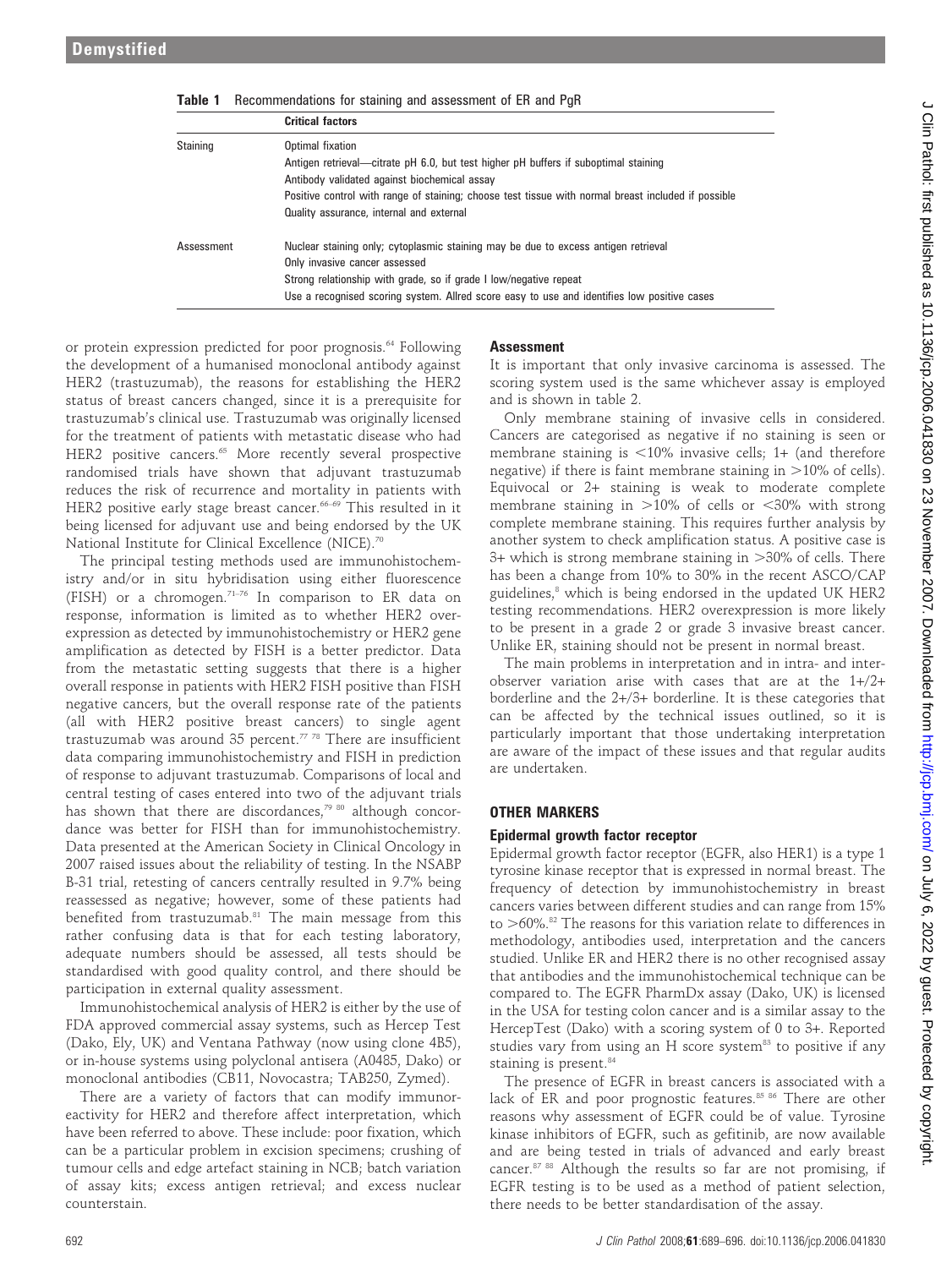| Score to report | <b>HER2</b> protein assessment | <b>Staining pattern</b>                                                                                                              |
|-----------------|--------------------------------|--------------------------------------------------------------------------------------------------------------------------------------|
|                 | Negative                       | No staining is seen or membrane staining is $\langle 10\%$ of invasive tumour cells                                                  |
|                 | Negative                       | Faint/barely perceptive membrane staining detected in $>10\%$ of invasive tumour cells                                               |
| $2+$            | Equivocal                      | Weak to moderate complete membrane staining in $>$ 10% of invasive tumour cells or $<$ 30% with strong complete membrane<br>staining |
| $3+$            | Positive                       | Strong complete membrane staining in $>30\%$ of invasive tumour cells                                                                |

#### Table 2 Immunohistochemical assessment of HER2

2+ cases should be assessed by FISH, as should other cases where there is heterogeneity, problems with immunohistochemistry interpretation and problems relating to fixation.

## Basal markers

Gene expression profiling has identified different subgroups of breast cancers, that link to patient outcome.<sup>89 90</sup> One subgroup that was associated with poor outcome expressed genes characteristic of basal or myoepithelial cells of normal breast. Most of these are high grade and lack ER, PgR and HER2<sup>84 91-94</sup> and have a higher risk of brain and lung metastases.<sup>95</sup> However, there is no accepted consensus on the immunohistochemical profile that defines these basal like cancers. Most studies include cytokeratins 5/6 and/or 14,<sup>84 91-94</sup> but Nielson et  $al^{84}$  define them as lacking ER, PgR and HER2, expressing basal cytokeratins and EGFR and c-KIT. Matos et  $al^{92}$  consider them to express Pcadherin and p63 more frequently and recommend that cytokeratin 5, p63 and P-cadherin can be used to distinguish a basal like carcinoma. Rakha et  $al^{96}$  have proposed that basal cytokeratins (5/6 and 14) can be used to define basal like carcinomas irrespective of the expression of other markers.

The response of patients with basal like breast cancer to chemotherapy has been reported as both poor<sup>97</sup> and good.<sup>98</sup> There are similarities between basal like breast cancers and those cancers arising in women with BRCA1 mutations.<sup>99</sup> Therapeutic approaches that have potential in BRCA1 deficiency, for example carboplatin and PARP inhibitors,<sup>100</sup> could be of value in the management of basal like cancers, and clinical trials of the management of ER, PgR, HER2 (triple) negative cancers are being undertaken. EGFR is expressed at a high frequency in basal like cancers, so they could benefit from EGFR inhibitors. The identification of this group of cancers is going to become increasingly important as therapeutic strategies become more refined and targeted.

## Proliferation markers

The Ki-67 antigen is expressed in the nucleus of cells in all phases of the cell cycle and is a useful marker of cell proliferation.101 The MIB1 antibody is reactive against the antigen in fixed, embedded tissue<sup>102</sup> and gives comparable results to the original Ki-67 antibody, which was only reactive with frozen tissue. Several studies have shown that both Ki-67 and MIB1 staining are of prognostic value.<sup>103-105</sup>

Changes in Ki-67 expression following preoperative endocrine treatment can predict long term outcome.106 107 The rationale is that endocrine treatments act by inhibiting tumour cell proliferation, so decreases in Ki-67 after short-term treatment indicate effective responses. Pretreatment assessment of Ki-67 has also been shown to predict response to preoperative

chemotherapy.108 A decrease in Ki-67 was found to predict good clinical response to neoadjuvant chemotherapy<sup>109</sup> in a study using cytology, but a subsequent study using NCB was less conclusive, particularly for pathological response.<sup>110</sup> A problem with these studies is that the pretreatment assessment has to be done on NCBs, i.e. relatively small samples. If there is intratumoural heterogeneity of Ki-67 expression, this will affect the counts obtained from small samples. One issue with the use of Ki-67/MIB1 is the lack of an agreed scoring method and the definition of low/high, positive/negative. For assessing changes, percentage of positive (any staining) cells (counting 1000–3000 cells) has been used,<sup>107</sup> whereas others<sup>108</sup> estimated the percentage of positive nuclei within the area of highest positivity. Assessment of whole tumour sections has been of 10–20 random fields at  $\times$ 400 to give a percentage,<sup>105 111</sup> but cutoff levels have varied from positive if  $>5\%$  of cells staining with 20% as high,<sup>111</sup> to  $\leq 9.5\%$  low,  $>9.5\%$  =  $\leq 15.5\%$  intermediate and  $>15.5\%$  high, when compared to histological grade.<sup>105</sup>

Other proliferation markers that have been evaluated immunohistochemically in breast cancer include cyclin E, cyclin D1, p21 and p27, but there is no strong evidence for their use as predictive markers outside of clinical research.<sup>112</sup>

## Apoptotic proteins and p53

As with proliferation markers, there have been many immunohistochemical studies evaluating expression of apoptotic proteins including **bcl-2**,<sup>113</sup> **bax**,<sup>114</sup> **bcl-x**<sup>115</sup> and **survivin**,<sup>116</sup> but for various reasons including availability of suitable antibodies, methods of evaluation and lack of strong evidence, these are not suitable as routine predictive markers.

p53 has been considered as a potential predictor of response of breast cancers to chemotherapy, but much of the data comes from mutation analysis.<sup>117</sup> Immunohistochemistry detects stabilised p53 protein, which may reflect a mutation but will not detect protein truncation mutations; there are also problems in evaluation and defining what is positive.<sup>24 25</sup>

## Topoisomerase II alpha

Topoisomerase II alpha is a target of anthracycline action, a chemotherapeutic drug that is frequently used in the management of breast cancer. The gene encoding this is TOPO2A which maps to 17q21 and can be co-amplified with HER2. There are conflicting reports as to whether TOP2A amplification can be used as a predictor of response to anthracycline based chemotherapy, although recent reports suggest that it could

Table 3 Markers and their value in prediction in breast cancer

| <b>Established and in routine</b><br>clinical use | Potential for clinical use: need refinement of<br>scoring systems or antibodies | Research interest, less likely to be<br>used clinically |
|---------------------------------------------------|---------------------------------------------------------------------------------|---------------------------------------------------------|
| Oestrogen receptor                                | Epidermal growth factor receptor                                                | P <sub>53</sub>                                         |
| Progesterone receptor                             | Ki-67 (MIB-1)                                                                   | Cyclin E, cyclin D1, p21, p27                           |
| HER2                                              | Topoisomerase II alpha                                                          | Bcl2, bax, bcl-x, survivin                              |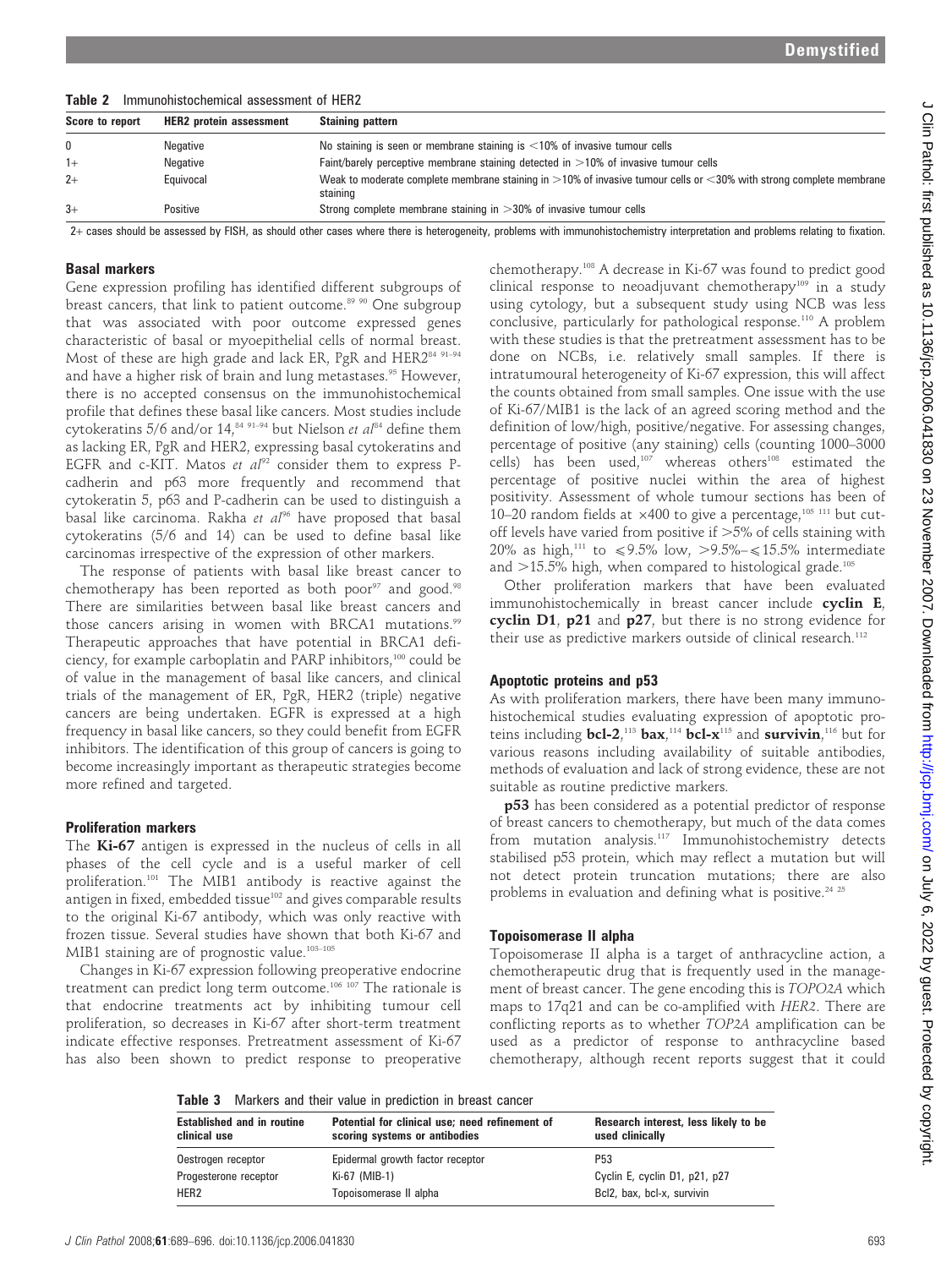## Take-home messages

- $\blacktriangleright$  Immunohistochemistry is the major assay used for determining markers in breast cancer, but there remain issues relating to tissue fixation, methodology, interpretation and quantification.
- $\blacktriangleright$  The oestrogen receptor is the most reliable and best example of a predictive marker.
- $\blacktriangleright$  Those undertaking interpretation must understand the technical pitfalls and be aware how expression relates to the nature of the breast cancer.
- $\triangleright$  Newer markers will require further evaluation and standardisation before they can be used for patient management.

be a useful marker.<sup>118</sup> This study found that there was a good correlation between amplification and immunohistochemical detection of the protein using the antibody Ki-S1 when  $>25\%$ cells staining was used as the cut-off for defining overexpression.

## THE FUTURE

Will immunohistochemistry remain the main method for assessing predictive markers? There has been debate for sometime about its role in HER2 testing, with some centres preferring frontline FISH, to which TOP2A could be added. Real time (quantitative) PCR is being used to assess gene expression levels for  $ER^{1.61}$  and HER2.<sup>119</sup> Commercial assays that cover expression of a range of genes, e.g. Oncotype Dx are available. If molecular assays become automated on the scale of biochemical assays and cost per test becomes competitive, the use of immunohistochemistry, with its problems around quantification, could change.

## CONCLUSIONS

Table 3 presents a summary of the various markers discussed and their potential roles in prediction.

Despite evaluation of many markers, ER remains the most reliable and best example of a predictor of treatment response for breast cancer. HER2 is used as a marker to select patients for a specific form of treatment, trastuzumab, but there is insufficient data about response. Immunohistochemical determination of these markers is of value, but there has to be standardisation of fixation, methodology and interpretation, and the person undertaking the interpretation has to be aware of these technical pitfalls and the expected patterns of reactivity in relation to breast cancer pathology.

Acknowledgements: I am grateful to Beverley Richardson for secretarial assistance. Competing interests: None declared.

#### REFERENCES

- Ross JS, Symmans WF, Pusztai L, et al. Standardizing slide-based assays in breast cancer: hormone receptors, HER2, and sentinel lymph nodes. Clin Cancer Res 2007;13:2831–5.
- 2. **Goldstein NS,** Hewitt SM, Taylor CR, et al. Recommendations for improved standardization of immunohistochemistry. Appl Immunohistochem Mol Morphol 2007;15:124–33.
- 3. von Wasielewski R, Mengel M, Nolte M, et al. Influence of fixation, antibody clones and signal amplification on steroid receptor analysis. Breast J 1998;4:33–40. 4. **Helander KG.** Kinetic studies of formaldehyde binding in tissue. Biotech Histochem
- 1994;69:177–9. 5. Werner M, Chott A, Fabiano A, et al. Effect of formalin tissue fixation and processing on immunohistochemistry. Am J Surg Pathol 2000;24:1016-9.
- 6. Goldstein NS, Ferkowicz M, Odish E, et al. Minimum formalin fixation time for consistent estrogen immunohistochemical staining of invasive breast carcinoma. Am J Clin Pathol 2003;115:44-58.
- 7. NHSBSP. Pathology reporting of breast disease. NHSBSP publication no 58. Sheffield: NHSBSP, 2005:86–7.
- 8. Wolff ASC, Hammond EH, Schwartz JN, et al. American Society of Clinical Oncology/College of American Pathologists guideline recommendations for human epidermal growth factor receptor 2 testing in breast cancer. J Clin Oncol 2007;25:1–28.
- 9. **Douglas-Jones AG, Collett N, Morgan JM, et al. Comparison of core oestrogen** receptor (ER) assay with excised tumour: intratumoral distribution of ER in breast carcinoma. J Clin Pathol 2001:54:951-5.
- 10. **Hodi Z,** Chakrabarti J, Lee AHS, et al. The reliability of assessment of oestrogen receptor expression on needle core biopsy specimens of invasive carcinomas of the breast. *J Clin Pathol* 2007;**60**:299–302.
- 11. **Regitnig P,** Schippinger W, Lindbauer M, et al. Change of HER-2/neu status in a subset of distant metastases from breast carcinomas. J Pathol 2004;203:918-26.
- 12. **Johnstone SR,** Saccani-Jotti G, Smith IE, et al. Changes in estrogen receptor, progesterone receptor, and pS2 expression in tamoxifen–resistant human breast cancer. Cancer Res 1995; 55:3331-8.
- 13. **Encarnacion CA,** Ciocica DR, McGuire WL, et al. Measurement of steroid hormone receptors in breast cancer patients on tamoxifen. Breast Cancer Res Treat 1993:237–46.
- 14. Simon R, Nocito A, Hubscher T, et al. Patterns of HER-2/neu amplification and overexpression in primary and metastatic breast cancer. J Natl Cancer Inst 2001;93:1141–6.
- 15. Tapia C, Savic S, Wagner U, et al. HER2 gene status in primary breast cancers and matched distant metastases. Breast Cancer Res 2007;9:R31.
- 16. Jacobs TW, Prioleau JE, Stillman IE, et al. Loss of tumour marker-immunostaining intensity on stored paraffin slides of breast cancer. J Natl Cancer Inst 1996;88:1054–9.
- 17. Bertheau P, Cazals-Hatem D, Meignin V, et al. Variability of immunohistochemical reactivity on stored paraffin slides. J Clin Pathol 1998;51:370-4.
- Kaplan PA, Frazier SR, Loy TS, et al. 1D5 and 6F11: an immunohistochemical comparison of two monoclonal antibodies for the evaluation of estrogen receptor status in primary breast carcinoma. Am J Clin Pathol 2005;123:279-80.
- 19. **Barnett S.** The breast hormonal receptor module. Immunocytochemistry 2006;5:61–5.
- 20. Cheang MCU, Treaba DO, Speers CH, et al. Immunohistochemical detection using the new rabbit monoclonal antibody SP1 of estrogen receptor in breast cancer is superior to mouse monoclonal antibody 1D5 in predicting survival. J Clin Oncol 2006;24:5637–41.
- 21. **Dowsett M.** Estrogen receptor: methodology matters. J Clin Oncol 2006;36:5626-8.
- 22. Press MF, Hung G, Godolphin W, et al. Sensitivity of HER-2/neu antibodies in archival tissue samples: potential source of error in immunohistochemical studies of oncogene expression. Cancer Res 1994;54:2771–7.
- 23. Miller K. The breast HER2 module. Immunocytochemistry 2006;5:66-70.
- 24. Wynford-Thomas D. p53 in tumour pathology: can we trust
- immunocytochemistry? J Pathol 1992;166:329–30.
- 25. Hall PA, Lane DP. p53 in tumour pathology; can we trust immunohistochemistry? Revisited. J Pathol 1994;172:1–4.
- 26. Hall PA, McCluggage WG. Assessing p53 in clinical contexts: unlearned lessons and new perspectives. J Pathol 2006;205:1-6.
- 27. Cattoretti G, Pileri S, Parravicini C, et al. Antigen unmasking on formalin-fixed, paraffin embedded tissue sections. J Pathol 1993;171:83-98.
- 28. Rhodes A, Jasani B, Balaton AJ, et al. Study of interlaboratory reliability and reproducibility of estrogen and progesterone receptor assays in Europe. Documentation of poor reliability and identification of insufficient microwave antigen retrieval time as a major contributory element of unreliable assays. Am J Clin Pathol 2001;115:44–58.
- 29. von Waslekewski R, Mengel M, Wiese B, et al. Tissue array technology for testing interlaboratory and interobserver reproducibility of immunohistochemical estrogen receptor analysis in a large multicenter trial. Am J Clin Pathol 2002;118:475–82.
- 30. Mengel M, von Waslekewski R, Weise B, et al. Interlaboratory and interobserver reproducibility of immunohistochemical assessment of the Ki-67 labeling index in a large multi-centre trial. J Pathol 2002:198:292-9.
- 31. Vassallo J, Pinto GA, Alvarenga M, et al. Comparison of immuno expression of 2 antibodies for estrogen receptors (1D5 and 6F11) in breast carcinomas using different antigen retrieval and detection methods. App Immunohistochem Mol Morphol 2004;12:177–82.
- 32. Kim SH, Kook MC, Shiu YK, et al. Evaluation of antigen retrieval buffer systems. J Mol Histol 2004;35:409–16.
- 33. McCabe A, Dolled-Filbart M, Camp RL, et al. Automated quantitative analysis (AQUA) of in situ protein expression, antibody concentration and prognosis. J Natl Cancer Inst 2005;97:1808–15.
- van Diest PJ, van Dam P, Henzen-Logmans SC, et al. A scoring system for immunohistochemical staining: consensus report of the task force for basic research of the EORTC-GCCG. J Clin Pathol 1997;50:801-4.
- 35. Rudiger T, Höfler H, Kreipe H-H, et al. Quality assurance in immunohistochemistry. Results of an interlaboratory trial involving 172 pathologists. Am J Surg Pathol 2002;26:873–82.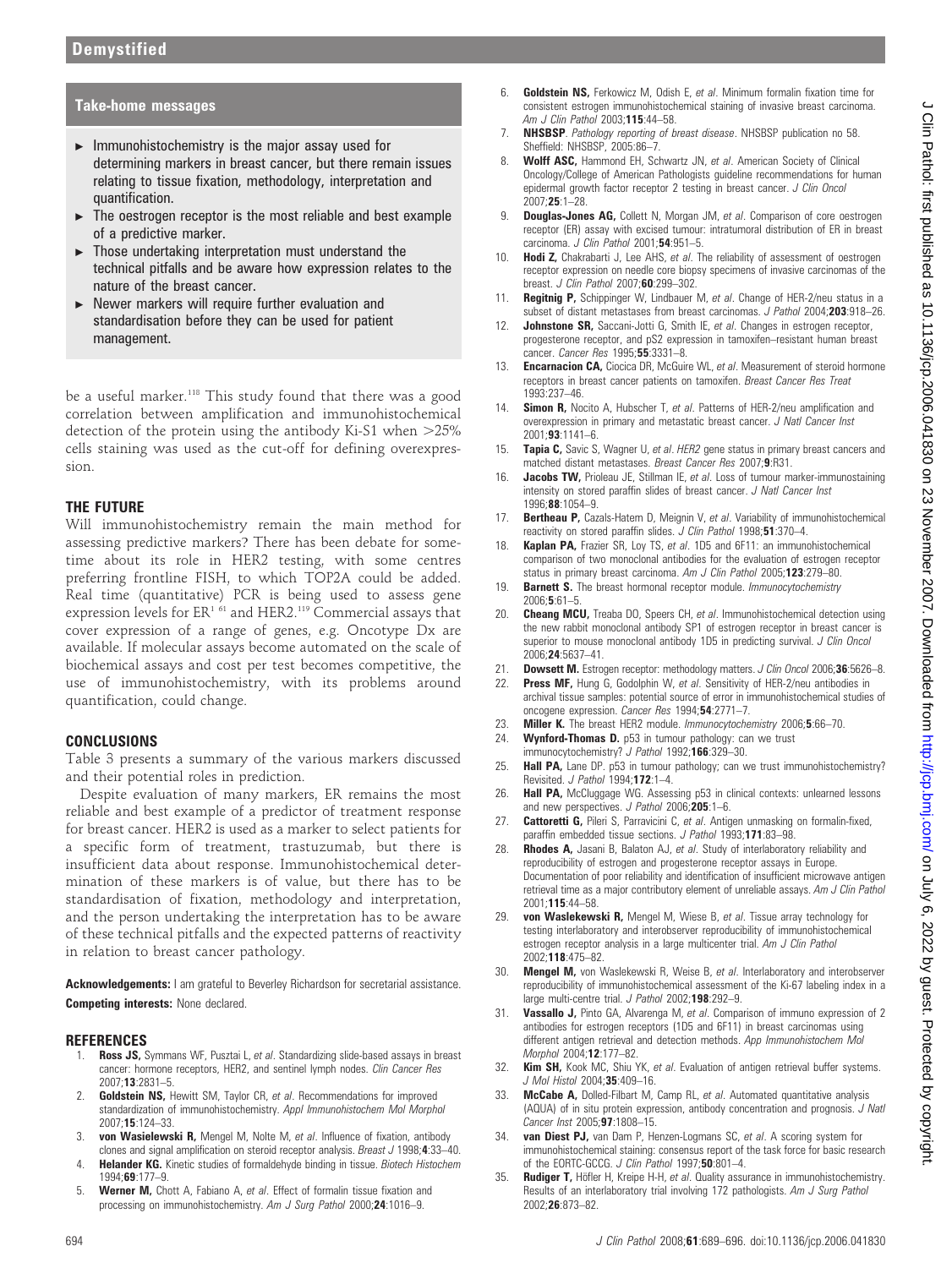- 36. **Bacus S,** Flowers JL, Press F, et al. The evaluation of estrogen receptor in primary breast carcinomas by computer assessed image analysis. Am J Clin Pathol 2988;90:233–9.
- 37. McClelland RA, Wilson D, Leake R, et al. A multi centre study into the reliability of immunocytochemical assay quantification. *Eur J Cancer* 1991:27:711-5.
- 38. Fritz P, Wu X, Tuczek H, et al. Quantitation in immunohistochemistry. A research method or a diagnostic tool in surgical pathology. Pathologica 1995;87:300-9.
- 39. Chung GG, Zerkowski MP, Ghosh S, et al. Quantitative analysis of estrogen receptor heterogeneity in breast cancer. Lab Invest 2007;87:662-9.
- 40. Szeszel MK, Crisman CL, Crow L, et al. Quantifying estrogen and progesterone receptor expression in breast cancer by digital imaging. J Histochem Cytochem 2005;53:753–62.
- 41. **Bloom K,** Harrington D. Enhanced accuracy and reliability of HER-2/neu immunohistochemical scoring using digital microscopy. Am J Clin Pathol 2004;121:620–30.
- 42. Tawfik OW, Kimler BF, Davis M, et al. Comparison of immunohistochemistry by automated cellular imaging system (ACIS) versus fluorescence in situ hybridization in the evaluation of HER-2/neu expression in primary breast carcinomas. Histopathology 2006;48:258-67.
- 43. McGuire WL, Carbone PP, Sears ME, et al. Estrogen receptors in human breast cancer: an overview. In: McGuire WL, Carbone PP, Vollmer EP, eds. Estrogen receptors in human breast cancer. New York: Raven Press, 1974:1–8.
- 44. McGuire WL, Horwitz KB, Pearson OH, et al. Current status of estrogen and progesterone receptors in breast cancer. Cancer 1977;39:2934–47.
- 45. **Alberts SR, Ingle JN, Roche PN, et al. Comparison of estrogen receptor determination** by a biochemical ligand-binding assay and immunohistochemical staining with monoclonal antibody ER1D5 in females with lymph node positive breast carcinoma entered on two prospective clinical trials. Cancer 1996;78:764-72.
- 46. **Barnes DM, Harris WH, Smith P, et al. Immunohistochemical determination of** oestrogen receptor: comparison of different methods of assessment of staining and correlation with clinical outcome of breast cancer patients. Br J Cancer 1996;74:1445–51.
- Zafrani B, Aubriot M-H, Mouret E, et al. High sensitivity and specificity of immunohistochemistry for the detection of hormone receptors in breast carcinoma: comparison with biochemical determination in a prospective study of 793 cases. Histopathology 2000;37:536-45.
- **Elledge RM,** Green S, Pugh R, et al. Estrogen receptor (ER) and progesterone receptor (PgR) by ligand-binding assay compared with ER. PgR and pS2, by immunohistochemistry in predicting response to tamoxifen in metastatic breast cancer: a Southwest Oncology Group study. Int J Cancer (Pred Oncol) 2000;89:111–7.
- 49. **Harvey JM,** Clark GM, Osborne CK, et al. Estrogen receptor status by immunohistochemistry is superior to the ligand-binding assay for predicting response to adjuvant endocrine therapy in breast cancer. J Clin Oncol 1999;17:1474–81.
- 50. Regan MN, Viale G, Mastropasqua MG, et al. Re-evaluating adjuvant breast cancer trials: assessing hormone receptor status by immunohistochemical versus extraction assays. J Natl Cancer Inst 2006;98:1571–81.
- 51. McCarty KS Jr, Miller LS, Cox EB, et al. Estrogen receptor analyses: correlation of biochemical and immunohistochemical methods using monoclonal and polyclonal antibodies. Arch Pathol Lab Med 1985;109:716–21.
- 52. Kinsel LB, Szabo E, Greene GL, et al. Immunocytochemical analysis of estrogen receptors as a predictor of prognosis in breast cancer patients: comparison with quantitative biochemical methods. Cancer Res 1989;49:1052-6.
- 53. **Goulding H,** Pinder S, Cannon P, et al. A new immunohistochemical antibody for the assessment of estrogen receptor status on routine formalin-fixed tissue samples. Hum Pathol 1995;26:291-4.
- 54. Abd El-Rehim DM, Pinder SE, Paisch CE, et al. Expression of luminal and basal cytokeratins in human breast carcinoma. J Pathol 2004;203:661-71.
- 55. Reiner A, Neumeister B, Spona J, et al. Immunocytochemical localization of estrogen and progesterone receptor and prognosis in human primary breast cancer. Cancer Res 1990;50:7057–61.
- 56. Shoker BS, Jarvis C, Sibson DR, et al. Oestrogen receptor expression in the normal and pre-cancerous breast. J Pathol 1999;188:237-44.
- 57. Rhodes A, Jasani B, Balaton AJ, et al. Frequency of oestrogen and progesterone receptor positivity by immunohistochemical analysis in 7016 breast carcinomas: correlation with patient age, assay sensitivity, threshold value and mammographic screening. J Clin Pathol 2000;53:688-96.
- 58. Fisher ER, Anderson S, Dean S, et al. Solving the dilemma of the immunohistochemical and other methods used for scoring estrogen receptor and progesterone receptor in patients with invasive breast carcinoma. Cancer 2005;103:164–73.
- 59. **Ellis MJ,** Coop A, Singh B, et al. Letrazole is more effective neoadjuvant endocrine therapy than tamoxifen for ErbB-1 and/or ERbB-2-positive, estrogen receptorpositive primary breast cancer: evidence from a phase III randomized trial. J Clin Oncol 2001;19:3808–16.
- 60. Viale G, Regan MM, Maiorano E, et al. Prognostic and predictive value of centrally reviewed expression of estrogen and progesterone receptors in a randomized trial comparing letrazole and tamoxifen adjuvant therapy for postmenopausal early breast cancer: BIG 1-98. J Clin Oncol 2007;25:3846–52.
- 61. Schnitt SJ. Estrogen receptor testing of breast cancer in current clinical practice: what's the question? J Clin Oncol 2006;24:1797-9.
- 62. Rimm DL, Giltnane JM, Moeder C, et al. Bimodal population or pathologist artifact? J Clin Oncol 2007;25:2487–8.
- 63. Slamon DJ, Clark GM, Wong SG, et al. Human breast cancer: correlation of relapse and survival with amplification of the HER-2/neu oncogene. Science 1987;235:177–82.
- 64. Ross JS, Fletcher JA, Bloom KJ, et al. Targeted therapy in breast cancer. The HER-2/neu gene and protein. Mol Cell Proteomics 2004;3:379–98.
- **Slamon DJ,** Leyland-Jones B, Shak S, et al. Use of chemotherapy plus a monoclonal antibody against HER2 for metastatic breast cancer that overexpresses HER2. N Engl J Med 2001;344:783-92.
- 66. Piccart-Gebhart MJ, Procter M, Leyland-Jones B, et al. Trastuzumab after adjuvant chemotherapy in HER2-positive breast cancer. N Engl J Med 2005;353:1659–72.
- 67. Romond EH, Perez EA, Bryant J, et al. Trastuzumab plus adjuvant chemotherapy for operable HER2 positive breast cancer. N Engl J Med 2005;353:1673-84.
- 68. Joenssu H, Keltokumpu-Lehtinen PL, Bono P, et al. Adjuvant docetaxel or vinorelbine with or without trastuzumab for breast cancer. N Engl J Med 2006;354:809–20.
- 69. Smith I, Procter M, Gelber RD, et al. 2-year follow-up of trastuzumab after adjuvant chemotherapy in HER2-positive breast cancer: a randomised controlled trial. Lancet 2007;369:29–36.
- 70. National Institute for Clinical Excellence. Technology appraisal no 107. Trastuzumab for the adjuvant treatment of early-stage HER2-positive breast cancer. NICE, 2006.
- 71. Pauletti G, Dandekar S, Pong HM, et al. Assessment of methods for tissue-based detection of the HER-2/neu alteration in human breast cancer: a direct comparison of fluorescence in situ hybridization and immunohistochemistry. J Clin Oncol 2000;18:3651–64.
- 72. Bartlett JMS, Going JJ, Mallon EA, et al. Evaluating HER2 amplification and overexpression in breast cancer. J Pathol 2001;195:422-8.
- 73. Press MF, Slamon DJ, Flom KJ, et al. Evaluation of HER-2/neu gene amplification and over expression: comparison of frequently used assay methods in a molecularly characterized cohort of breast cancer specimens. J Clin Oncol 2002;20:3095-105.
- 74. **Dowsett M,** Bartlett J, Ellis IO, et al. Correlation between immunohistochemistry (HercepTest) and fluorescence in situ hybridization (FISH) for HER-2 in 426 breast carcinomas from 37 centres. J Pathol 2003;199:418-23.
- 75. Yaziji H, Goldstein LC, Barry TS, et al. HER-2 testing in breast cancer using parallel tissue-based methods. JAMA 2004;291:1972–7.
- 76. **Isola J,** Tanner M, Forsyth A, et al. Interlaboratory comparison of HER-2 oncogene amplification as detected by chromogenic and fluorescence in situ hybridization. Clin Cancer Res 2004;10:4793–8.
- 77. Vogel CL, Cobleigh MA, Tripathy D, et al. Efficacy and safety of trastuzumab as a single agent in first-line treatment of HER-2 overexpressing metastatic breast cancer. J Clin Oncol 2002;20:719-26.
- 78. Cobleigh MA, Vogel CL, Tripathy D, et al. Multinational study of the efficacy and safety of humanized anti HER2 monoclonal antibody in women who have HER2 overexpressing metastatic breast cancer that has progressed after chemotherapy for metastatic disease. J Clin Oncol 1999:17:2639-48.
- 79. Press MF, Sauter G, Bernstein L, et al. Diagnostic evaluation of HER-2 as a molecular target: an assessment of accuracy and reproducibility of laboratory testing in large, prospective, randomized clinical trials. Clin Cancer Res 2005;11:6598–607.
- 80. Perez E, Suman VJ, Davidson NE, et al. HER2 testing by local, central and reference laboratories in specimens for the North Central Cancer Treatment Group N9831 intergroup adjuvant trial. J Clin Oncol 2006;24:3032-8.
- 81. Tuma RS. Inconsistency of HER2 test raises questions. J Natl Cancer Inst 2007;99:1064–5.
- 82. Nicholson RI, Gee JM, Harper ME. EGFR and cancer prognosis. Eur J Cancer 2001;37:9–15.
- 83. Abd El-Rehim DM, Pinder SE, Paisch CE, et al. Expression and co-expression of the members of the epidermal growth factor receptor (EGFR) family in invasive breast cancer. Br J Cancer 2004;91:1532-42.
- 84. Nielsen TO, Hsu FD, Jensen K, et al. Immunohistochemical and clinical characterization of the basal-like subtype of breast carcinoma. Clin Cancer Res 2004;10:5367–74.
- 85. Nicholson RI, McClelland RA, Gee JM, et al. Epidermal growth factor receptor expression in breast cancer: association with response to endocrine therapy. Breast Cancer Res Treat 1994;29:117–25.
- 86. Walker RA, Dearing SJ. Expression of epidermal growth factor receptor mRNA and protein in primary breast carcinomas. Breast Cancer Res Treat 1999;53:167-76.
- 87. **Baselga J,** Albanell J, Ruiz A, et al. Phase II and tumor pharmacodynamic study of gefitinib in patients with advanced breast cancer. J Clin Oncol 2005;23:5323–33.
- 88. Guarneri V, Frassoldati A, Ficarra G, et al. Phase II, randomized trial of preoperative epirubicin-paclitaxel  $+/-$  gefitinib with biomarkers evaluation in operable breast cancer. Breast Cancer Res Treat 2007 Aug 9 [Epub ahead of print].
- 89. Perou CM, Sorlie T, Eissen MB, et al. Molecular portraits of human breast tumours. Nature 2000;406:747–52.
- 90. **Sorlie T,** Tibshirani R, Parker J, et al. Repeated observation of breast tumour subtypes in independent gene expression data sets. Proc Natl Acad Sci USA 2003;100:8418–23.
- 91. Laakso M, Loman N, Borg A, et al. Cytokeratin 5/14-positive breast cancer: true basal phenotype confined to BRCA1 tumors. Mod Pathol 2005;18:1321–8.
- 92. Matos I, Dufloth R, Alvarenga M, et al. p63, cytokeratin 5, and P-cadherin: three molecular markers to distinguish basal phenotype in breast carcinomas. Virchows Arch 2005;447:688–94.

J Clin Pathol: first published as 10.1136/jcp.2006.041830 on 23 November 2007. Downloaded from http://jcp.bm/ on July 6, 2022 by guest. Protected by copyright J Clin Pathol: first published as 10.1136/jcp.2006.041830 on 23 November 2007. Downloaded from <http://jcp.bmj.com/> on July 6, 2022 by guest. Protected by copyright.